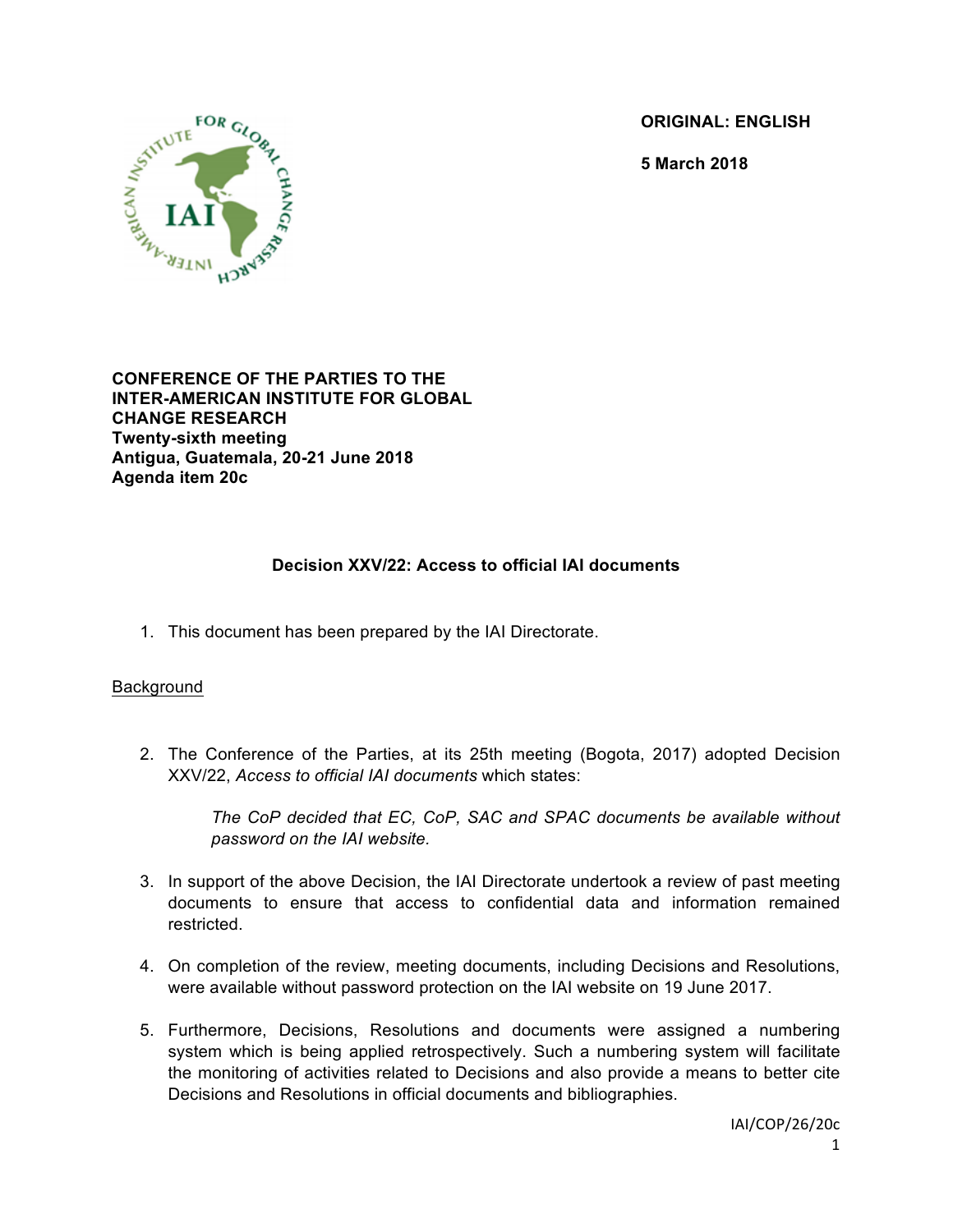6. The numbering system used by the IAI Directorate is described in the Annex to this document.

# **Recommendation**

7. The Conference of the Parties is invited to take note of this document.